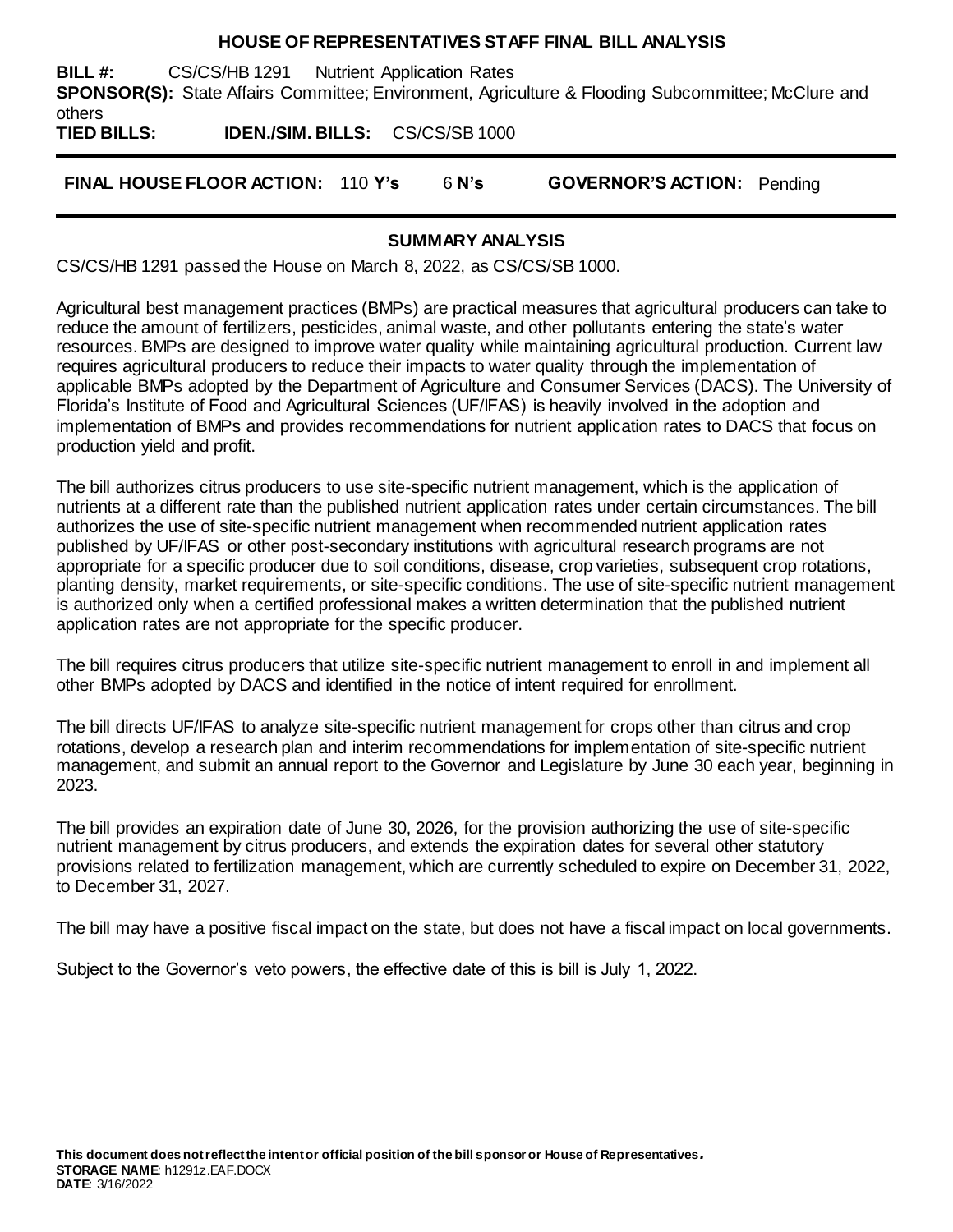## **I. SUBSTANTIVE INFORMATION**

### A. EFFECT OF CHANGES:

### **Background**

#### Agricultural Best Management Practices

Agricultural best management practices (BMPs) are practical measures that agricultural producers can take to reduce the amount of fertilizers, pesticides, animal waste, and other pollutants entering the state's water resources.<sup>1</sup> BMPs are designed to improve water quality while maintaining agricultural production.<sup>2</sup> Categories of BMPs include:

- Nutrient management to determine nutrient needs and sources and manage nutrient applications (including manure) to minimize impacts to water resources.
- Irrigation management to address the method and scheduling of irrigation to reduce water and nutrient losses to the environment.
- Water resource protection using buffers, setbacks, and swales to reduce or prevent the transport of sediments and nutrients from production areas to waterbodies.<sup>3</sup>

The Department of Agriculture and Consumer Services (DACS) develops and adopts BMPs by rule for different types of agricultural commodities.<sup>4</sup> Existing law provides for agricultural producers to reduce the impacts to water quality through the implementation of applicable BMPs adopted by DACS.<sup>5</sup>

The Department of Environmental Protection (DEP) develops total maximum daily loads (TMDLs) for waterbodies that have been found to be impaired.<sup>6</sup> The TMDL is a determination of the maximum amount of a pollutant (such as a nutrient) that a waterbody can receive and still meet the water quality standards that protect human health and aquatic life.<sup>7</sup>

To implement a TMDL, DEP establishes basin management action plans (BMAPs), which identify all known contributors of the pollutant within a BMAP and assign load reductions for the pollutant. A BMAP also identifies strategies to address the pollutant reductions required to achieve the TMDL.<sup>8</sup>

"Nonpoint source" contributors (sources where one cannot point at an actual discharge point), like agriculture, are responsible for implementing rule-adopted BMPs to help achieve water quality standards within BMAPs.<sup>9</sup> Therefore, any agricultural producers within a BMAP area must either enroll in DACS' BMP program and properly implement applicable BMPs, or conduct water quality monitoring prescribed by DEP or the water management district to show that they are meeting state water quality standards. The latter can be very expensive.<sup>10</sup>

2 *Id.*

 $\overline{a}$ 

3 *Id.*

<sup>1</sup> University of Florida, Institute of Food and Agricultural Sciences (UF/IFAS), *Agricultural Best Management Practices – About BMPs*, https://bmp.ifas.ufl.edu/about-bmps/ (last visited Jan. 21, 2022); *see also* s. 576.011(2), F.S. (defining "best management practices" as practices or combinations of practices determined by research or field testing in representative sites to be the most effective and practicable methods of fertilization designed to meet nitrate groundwater quality standards, including economic and technological considerations).

<sup>4</sup> DACS, *Agricultural Best Management Practices*, https://www.fdacs.gov/Agriculture-Industry/Water/Agricultural-Best-Management-Practices (last visited Jan. 24, 2022).

<sup>5</sup> *Id*.; *see also* s. 576.045, F.S.

<sup>6</sup> DACS, *Agricultural Best Management Practices*, https://www.fdacs.gov/Agriculture-Industry/Water/Agricultural-Best-Management-Practices (last visited Jan. 24, 2022).

<sup>7</sup> *Id.*

<sup>8</sup> *Id*.

<sup>9</sup> *Id*.

<sup>10</sup> UF/IFAS, *Agricultural Best Management Practices – About BMPs*, http://bmp.ifas.ufl.edu/about-bmps/ (last visited Jan 21, 2022).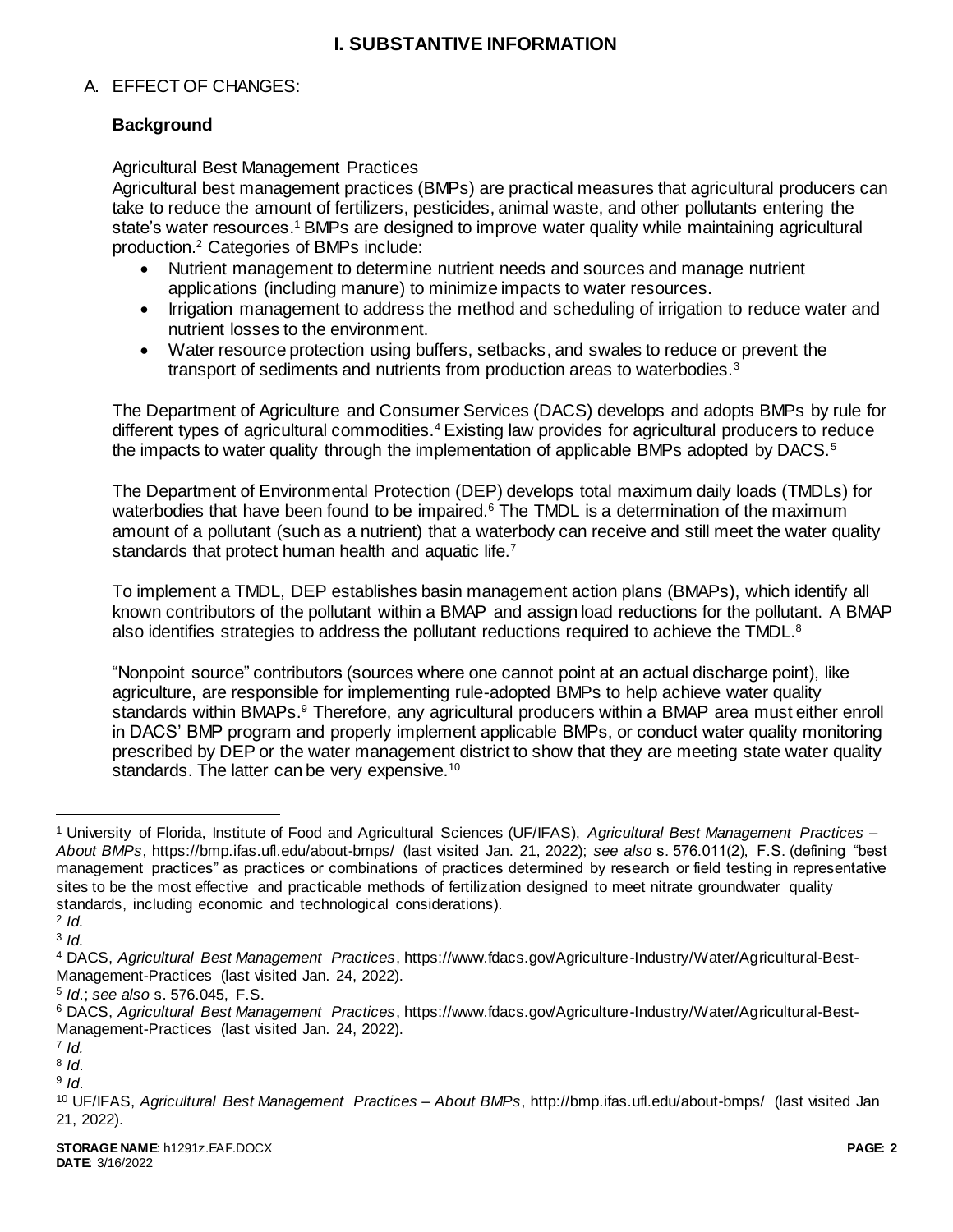To enroll in the BMP program, agricultural producers must meet with DACS's Office of Agricultural Water Policy (OAWP) and submit a notice of intent to implement the BMPs.<sup>11</sup> These producers are then subject to inspection and recordkeeping requirements.<sup>12</sup> After verification by DEP, producers implementing BMPs receive a presumption of compliance with state water quality standards for the pollutants addressed by the BMPs, and those who enroll become eligible for technical assistance and cost-share funding for BMP implementation.<sup>13</sup> According to the DACS annual report on BMPs, approximately 62 percent of agricultural acreage in the state is already enrolled in the BMP program.<sup>14</sup>

The University of Florida's Institute of Food and Agricultural Sciences (UF/IFAS) is heavily involved in the adoption and implementation of BMPs.<sup>15</sup> UF/IFAS provides expertise to DACS and agricultural producers, conducts research to issue recommendations for improvements, and issues training certificates for BMPs that require licenses.

DACS is required to perform onsite inspections of agricultural producers enrolled in BMPs at least every two years to ensure that BMPS are being properly implemented.<sup>16</sup> DACS is also required to collect and retain nutrient application records and provide these records to DEP.<sup>17</sup>

### Nutrient Management

Since the BMP program was implemented in 1999, DACS has adopted and incorporated by reference the following 10 BMP manuals that cover all major agricultural commodities in Florida:

- $\bullet$  Citrus<sup>18</sup>
- Cow/Calf<sup>19</sup>
- $\bullet$  Dairv<sup>20</sup>
- $\bullet$  Equine<sup>21</sup>
- $\bullet$  Nurseries<sup>22</sup>

https://www.fdacs.gov/ezs3downlaod/downlaod/98328/2665697/Media/Files/Agricultural -Water-Policy-Files/BMP-Implementation/2021-status-of-bmp-implementation-report.pdf (last visited Jan 24, 2022*).* 

<sup>16</sup> Section 403.067(7)(d)3., F.S.

<sup>17</sup> *Id*

 $\overline{a}$ <sup>11</sup> Section 403.067(7)(c)2., F.S.; *see* Fla. Admin. Code R. 5M-8.002, 5M-8.004, 5M-8.006.

<sup>12</sup> Section 403.067(7)(c)2., F.S.; see Fla. Admin. Code R. 5M-8.006.

<sup>13</sup> Section 403.067(7)(c)3., F.S.

<sup>14</sup> DACS Office of Agricultural Water Policy (OAWP), *Status of Implementation of Agricultural nonpoint Source Best Management Practices, 2 (July 1, 2021), available at*

<sup>15</sup> UF/IFAS, *Agricultural Best Management Practices – About BMPs*, http://bmp.ifas.ufl.edu/about-bmps/ (last visited Jan 21, 2022).

<sup>18</sup> Fla. Admin. Code R. 5M-16.001; DACS, *Water Quality/Quantity Best Practices for Citrus (2012 Edition), DACS-P-01756, available at* https://www.fdacs.gov/ezs3download/download/25410/516289/Bmp\_FloridaCitrus2012.pdf (last visited Jan 24, 2022).

<sup>19</sup> Fla. Admin. Code R. 5M-11.002; DACS, *Water Quality/Quantity Best Practices for Florida Cow/Calf Operations (2008 Edition), DACS P-01280, available at*

https://www.fdacs.gov/ezs3download/downlaod/64582/1525731/Media?Files/Agricultural-Water-Policy-Files/Best-Management-Practices/dairyBMPFinal.pdf (last visited Jan. 24, 2022).

<sup>20</sup> Fla. Admin. Code R. 5M-17.001; DACS, *Water Quality/Quantity Best Practices for Florida Dairy Operations (2015 Edition), FDACS-P-02008, available at*

https://www.fdacs.gov/ezs3download/download64582/1525731/Media/Files/Agricultural-Water-Policy-Files/Best-Management-Practices/dairyBMPFianlpdf (last visited Jan. 24, 2022).

<sup>21</sup> Fla. Admin. Code R. 5M-14.002; DACS, *Water Quality/Quantity Best Management Practices for Florida Equine Operations (2011 Edition), DACS P-01531, available at* https://www.fdacs.gov/content/downlaod/30687/file/equineBMPlores.pdf (last visited Jan. 24, 2022).

<sup>22</sup> Fla. Admin. Code R. 5M-6.002; DACS, *Water Quality/Quantity Best Management Practices for Florida Nurseries (2014 Edition)*, *DACS-P-01267*, *available at* https://www.fdacs.gov/content/download/37570/file/nurseryBMP-lores.pdf (last visited Jan. 24, 2022).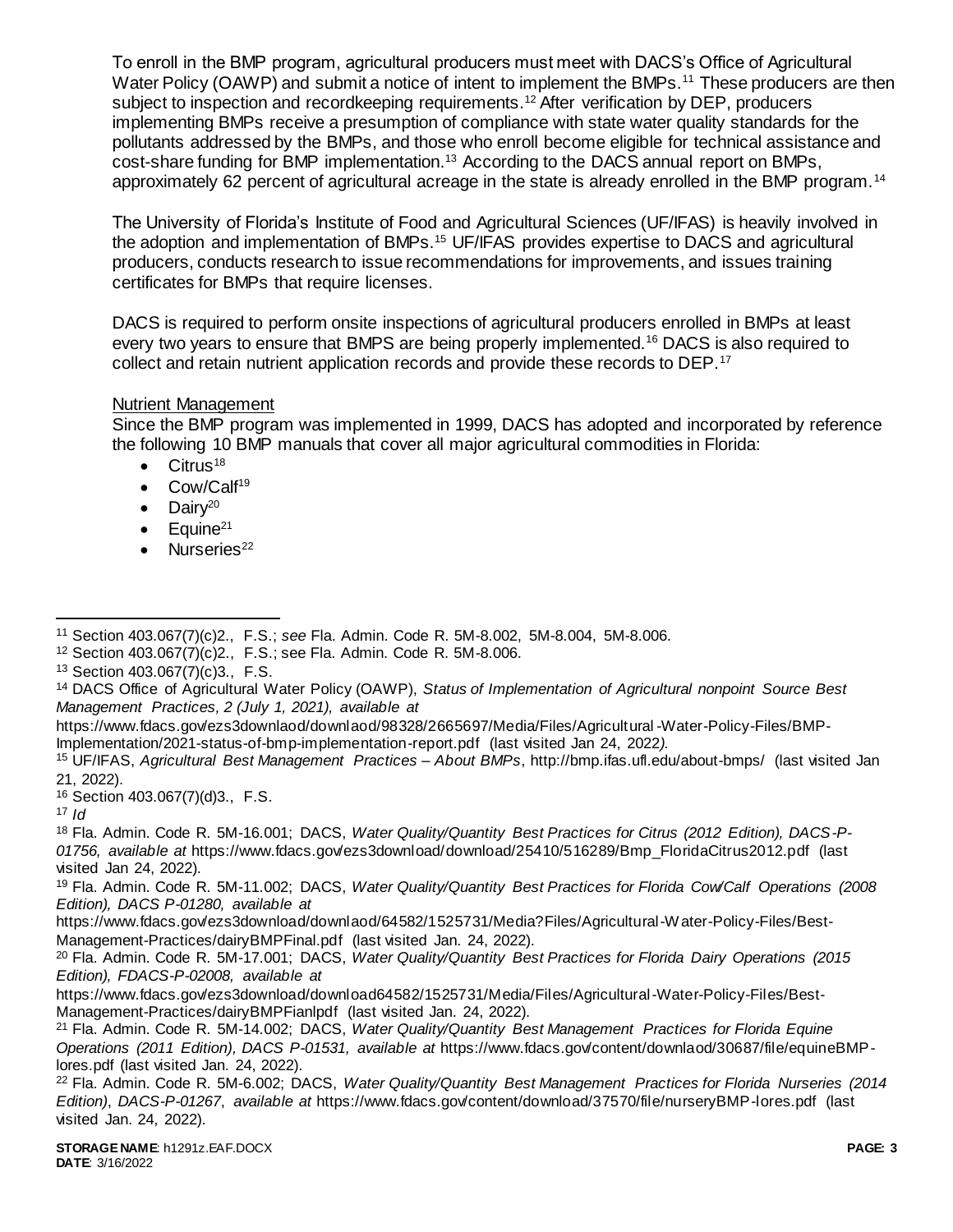- Poultry<sup>23</sup>
- $Sod<sup>24</sup>$
- Specialty Fruit and Nut Crops<sup>25</sup>
- Vegetable and Agronomic Crops $26$
- Wildlife (state Imperiled Species) $27$

With only one exception (Wildlife/State Imperiled Species), all of these BMP manuals address nutrient management in ways specific to each commodity. For example, the BMP manual for citrus entitled *Water Quality/Quantity Best Management Practices for Citrus* (Citrus BMP Manual) contains BMPs on nutrient management, which it defines as the control of the source, rate, placement, and timing of nutrient applications and soil amendments to ensure sufficient soil fertility for citrus tree production and to minimize impacts to water quality.<sup>28</sup>

Excess nitrogen and phosphorus are the most common causes of water quality impairments in the state because they enter surface waters through stormwater or irrigation run-off or leach through soils into groundwater.<sup>29</sup> Accordingly, the Citrus BMP Manual includes recommended nutrient application rates for nitrogen and phosphorous. The recommended rates are based on normal, healthy tree development based on the age of the tree; however, where disease, salinity, or other factors inhibit normal tree development, fertilizer application should be adjusted accordingly.<sup>30</sup>

### Nutrient Application Rates

UF/IFAS publishes recommended nutrient application rates based on scientific rate studies that focus on production yield and profit. Depending on the crop and soils, natural fertility may not provide adequate levels of all required nutrients for desired plant growth.<sup>31</sup> Fertilizers are used to provide additional nutrients in order to achieve economical crop production. In order to attain adequate nutrients for crop production while minimizing the risk of loss of nutrients to the environment, attention must be given to the four major soil fertilization factors: right source, right rate, right placement, and right timing. These factors, known as the 4Rs, should be evaluated when reviewing soil testing results to develop a personalized, integrated approach to nutrient management that makes efficient use of fertilizer investment for crop production and for environmental protection.<sup>32</sup> The rate of fertilizer is a part of the overall nutrient management program. The recommended rates have been determined to provide

https://www.fdacs.gov/ezs3download/download/77230/file/vegAgCropBMP-loRed.pdf (last visited Jan. 24, 2022). <sup>27</sup> Fla. Admin. Code R. 5M-18.001; DACS, *Florida Agriculture Wildlife Best Management Practices for State Imperiled Species (2015 Edition), DACS-P-02031, available at*

https://www.fdacs.gov/content/download/61100/file/WildlifeBMP\_final.pdf (last visited Jan. 24, 2022).

<sup>30</sup> *Id*. at 16-17.

<sup>32</sup> *Id*.

 $\overline{a}$ 

<sup>23</sup> Fla. Admin. Code R. 5M-19.001; DACS, *Water Quality/Quantity Best Management Practices for Florida Poultry Operations (2016 Edition), FDACS-P-02052*, *available at*

https://www.fdacs.gov/content/download/71304/file/Poultry%20BMP%20Manual.pdf (last visited Jan. 24, 2022). <sup>24</sup> Fla. Admin. Code R. 5M-9.002; DACS, *Water Quality/Quantity Best Management Practices for Florida Sod (2008 Edition), DACS-P-01330, available at*

https://www.fdacs.gov/ezs3download/download/25407/516286/Bmp\_FloridaSod2008.pdf (last visited Jan. 24, 2022).

<sup>25</sup> Fla. Admin. Code R. 5M-13.002; DACS, *Water Quality/Quantity Best Management Practices for Florida Specialty Fruit and But Crops (2011 Edition), DACS P-01589, available at*

https://www.fdacs.gov/ezs3download/download25409/516288/Bmp\_FloridaSpecialtyFruitNut 2011.pdf (last visited Jan. 24, 2022).

<sup>26</sup> Fla. Admin. Code R. 5M-8.002(1); DACS, *Water Quality/Quantity Best Management Practices for Florida Vegetable and Agronomic Crops (2015 Edition), FDACS-P-01268, available at*

<sup>28</sup> DACS, *Water Quality/Quantity Best Management Practices for Citrus (2021), DACS-P-01756*, at 13-17*, available at* https://www.fdacs.gov/ezs3download/download/25410/516289/Bmp\_FloridaCitrus2012.pdf (last visited Jan 24, 2022). <sup>29</sup> *Id.* at 4.

<sup>31</sup> UF/IFAS, Standardized Nutrient Recommendations for Vegetable Crop Production in Florida,

https://edis.ifas.ufl.edu/publication/CV002 (last visited Jan. 31, 2022).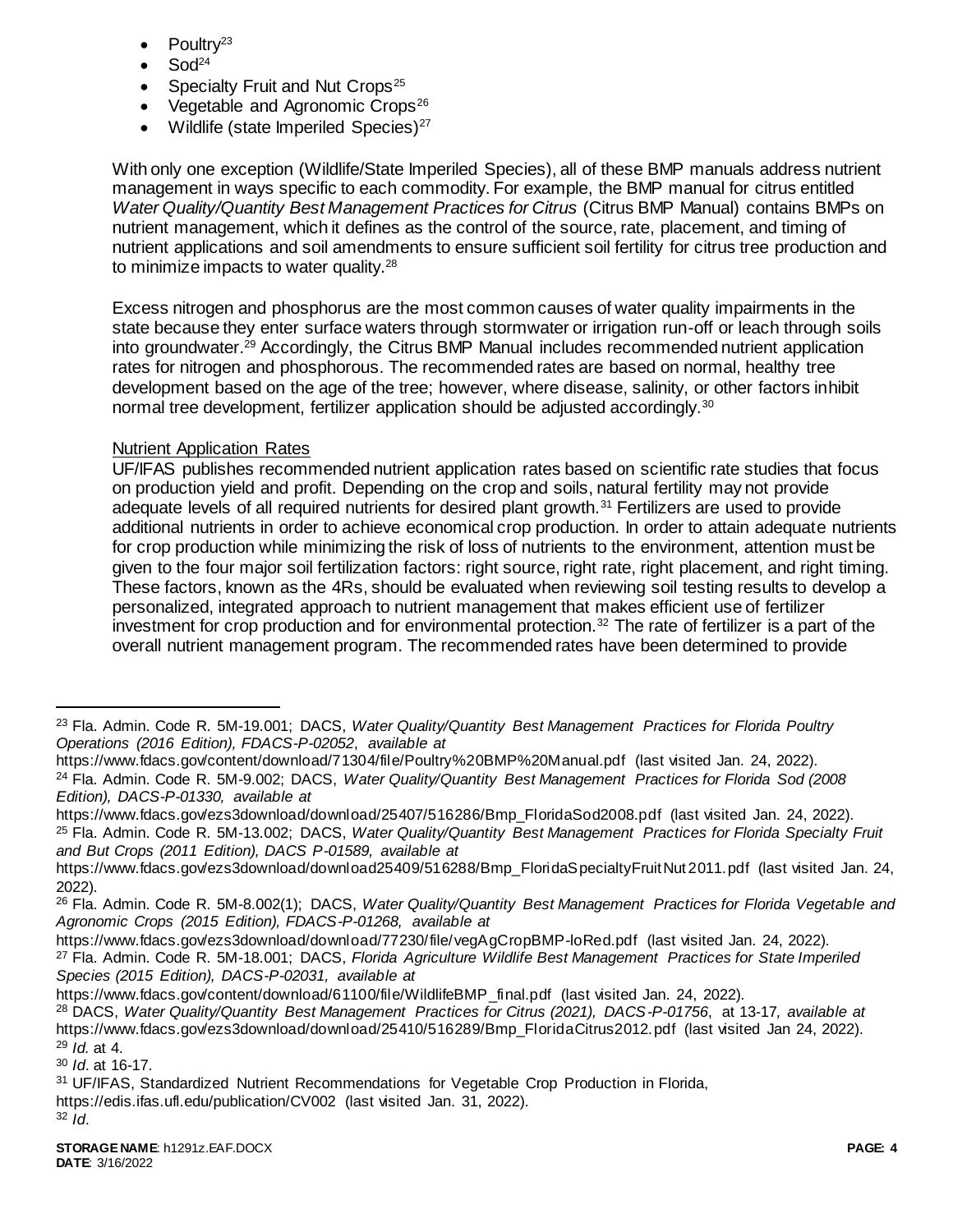adequate nutrient amounts even under highest yield potentials. Rate recommendations may change depending on new research.<sup>33</sup>

DACS adopts the nutrient application rates published by UF/IFAS as part of the BMP manuals and requires adherence to those rates as well as the implementation of additional mitigating BMPs to ensure that nutrients are being utilized in the most efficient manner possible.

#### Statutory Incentives for BMP Implementation

Section 576.045, F.S., is focused on improving fertilization-management practices as soon as practicable in a way that protects the state's water resources and preserves a viable agricultural industry.<sup>34</sup> The goals outlined in the statute include supporting BMP-related research and incentivizing BMP implementation by the agriculture industry and other major uses of fertilizer.<sup>35</sup> The statute authorizes DACS to impose and collect fees in support of various activities connected to achieving state water quality standards for nitrogen and phosphorous criteria.<sup>36</sup> It also incentives BMP implementation in two ways: a waiver of liability provision<sup>37</sup> and a presumption of compliance provision.<sup>38</sup>

The waiver of liability provision prohibits DEP from instituting proceedings against any person or the federal government under existing law<sup>39</sup> to recover any costs or damages associated with nitrogen or phosphorus contamination of groundwater or surface water (or the evaluation, assessment, or remediation of contamination) due to the application of fertilizers or other soil-applied nutritional materials containing nitrogen or phosphorus.<sup>40</sup> To qualify for the waiver of liability, a property owner or leaseholder must:

- Provide DACS with a notice of intent to implement applicable interim measures, BMPs, or other measures adopted by DACS, which practices or measures have been verified by DEP to be effective, and implement them as soon as practicable according to rules adopted by DACS, or no longer apply fertilizers or other soil-applied nutritional materials containing nitrogen or phosphorus; <sup>41</sup> or
- No longer apply fertilizers or other soil-applied nutritional materials containing nitrogen or phosphorus.<sup>42</sup>

The presumption of compliance provision states that if a property owner or leaseholder implements interim measures, BMPs, or other measures adopted by DACS, which practices or measures have been verified by DEP to be effective, and complies with certain requirements, there is a presumption of compliance with state water quality standards. The presumption applies for the application of fertilizers or other soil-applied nutritional materials containing nitrogen or phosphorus. To achieve the presumption, the property owner or leaseholder must:<sup>43</sup>

 Provide DACS with a notice of intent to implement applicable interim measures, BMPs, or other measures adopted by DACS, and implement them as soon as practicable according to rules

- <sup>41</sup> Section 576.045(4)(a)1.-2., F.S.
- <sup>42</sup> Section 576.045(4)(b), F.S.

 $\overline{a}$ <sup>33</sup> *Id*.

<sup>34</sup> Section 576.045(1)(b), F.S.

<sup>35</sup> *Id.* 

<sup>36</sup> The fees collected include \$100 for each license to distribute fertilizer, \$100 for each specialty fertilizer registration, and 50 cents per ton for all fertilizer sold in the state that contains nitrogen or phosphorous. Section 576.045(3), F.S.

<sup>37</sup> Section 576.045(4), F.S.

<sup>38</sup> Section 576.045(5), F.S.

<sup>39</sup> *See* s. 376.307(5), F.S.

<sup>40</sup> Section 576.045(4), F.S.

<sup>43</sup> Section 576.045(5), F.S.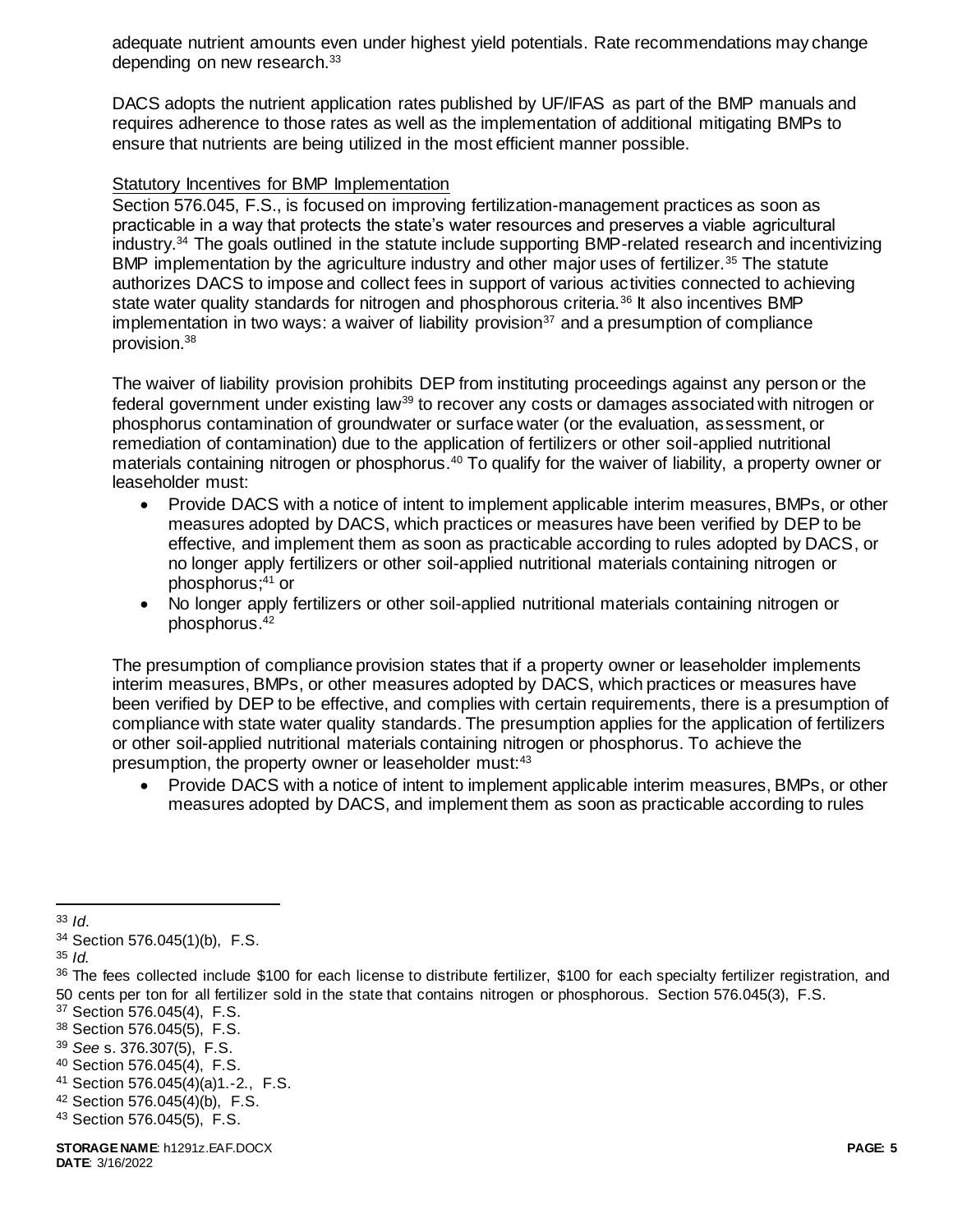adopted by DACS, or no longer apply fertilizers or other soil-applied nutritional materials containing nitrogen or phosphorus;<sup>44</sup> or

 No longer apply fertilizers or other soil-applied nutritional materials containing nitrogen or phosphorus.<sup>45</sup>

The "findings and intent," "fees," "purpose," "waiver of liability," and "rulemaking" provisions of this section are scheduled to expire on December 31, 2022. The "compliance" and "other provisions" subsections are scheduled to expire on December 31, 2027.<sup>46</sup> These expiration dates have been included in the statute since it was first enacted and have been periodically extended, most recently in 2012.<sup>47</sup>

#### American Society of Agronomy

The American Society of Agronomy (ASA) is the professional home for scientists dedicated to advancing the discipline of the agronomic sciences.<sup>48</sup> Agronomy employs the disciplines of soil and plant sciences to crop production, with the wise use of natural resources and conservation practices to produce food, feed, fuel, fiber, and pharmaceutical crops for the world's growing population.<sup>49</sup> A common thread across the programs and services of the ASA is the dissemination and transfer of scientific knowledge to advance the profession.<sup>50</sup>

The ASA offers certification programs to become a Certified Crop Adviser (CCA) or a Certified Professional Soil Scientist (CPSS).<sup>51</sup> Certification as a CCA is appropriate for any adviser/consultant that spends the majority of their time advising growers or farm managers/operators on agronomic practices and who can meet the standards of the program.<sup>52</sup> Certification as a CPSS is appropriate for any individual whose education, experience, and career path involves some aspect of the soil science profession and who can meet the standards of the program.<sup>53</sup>

The ASA also offers a specialty certification in 4R Nutrient Management Planning.<sup>54</sup> This specialty focuses on addressing environmental and resource management concerns in order to improve water quality and environmental stewardship. It considers the integration of agronomic practices with economic analysis and environmental interaction. Proficiency areas tested include nutrient management planning; nitrogen, phosphorous, and potassium; secondary macronutrients and micronutrients; and manure management.<sup>55</sup>

#### Citrus Diseases

The Department of Citrus has reported that citrus production in Florida could drop by as much as 82 percent by 2026, due in large part to citrus diseases.<sup>56</sup> There are several diseases that pose significant threats to the industry, but citrus greening, also known as Huanglongbing (HLB), is among the most

 $\overline{a}$ 

releases/releases/2015/0518/671 (last visited Jan. 24, 2022).

<sup>44</sup> Section 576.045(5)(a)1.-2., F.S.

<sup>45</sup> Section 576.045(5)(b), F.S.

<sup>46</sup> Section 576.045(8), F.S.

<sup>47</sup> Ch. 94-311, s. 8, Laws of Fla. (creating s. 576.045, F.S.); *see also* ch. 2003-147, s. 1, Laws of Fla. (extending the expiration dates); *see also* ch. 2012-190, s. 26, Laws of Fla. (further extending the expiration dates).

<sup>48</sup> American Society of Agronomy (ASA), *Membership*, https://www.agronomy.org/membership (last visited Jan. 24, 2022). <sup>49</sup> *Id.* 

<sup>50</sup> *Id.*

<sup>51</sup> ASA, *Certifications*, https://www.agronomy.org/certifications (last visited Jan. 25, 2022).

<sup>52</sup> *Id.*

<sup>53</sup> *Id.*

<sup>54</sup> ASA, *New Nutrient Management Certification Offered*, https://www.agronomy.org/news/media-

<sup>55</sup> *Id.* 

<sup>56</sup> Florida Farm Bureau, *Hope for Florida's Declining Citrus Industry*, https://www.floridafarmbureau.org/hope-for-floridasdeclining-citrus-industry/ (last visited Jan. 24, 2022).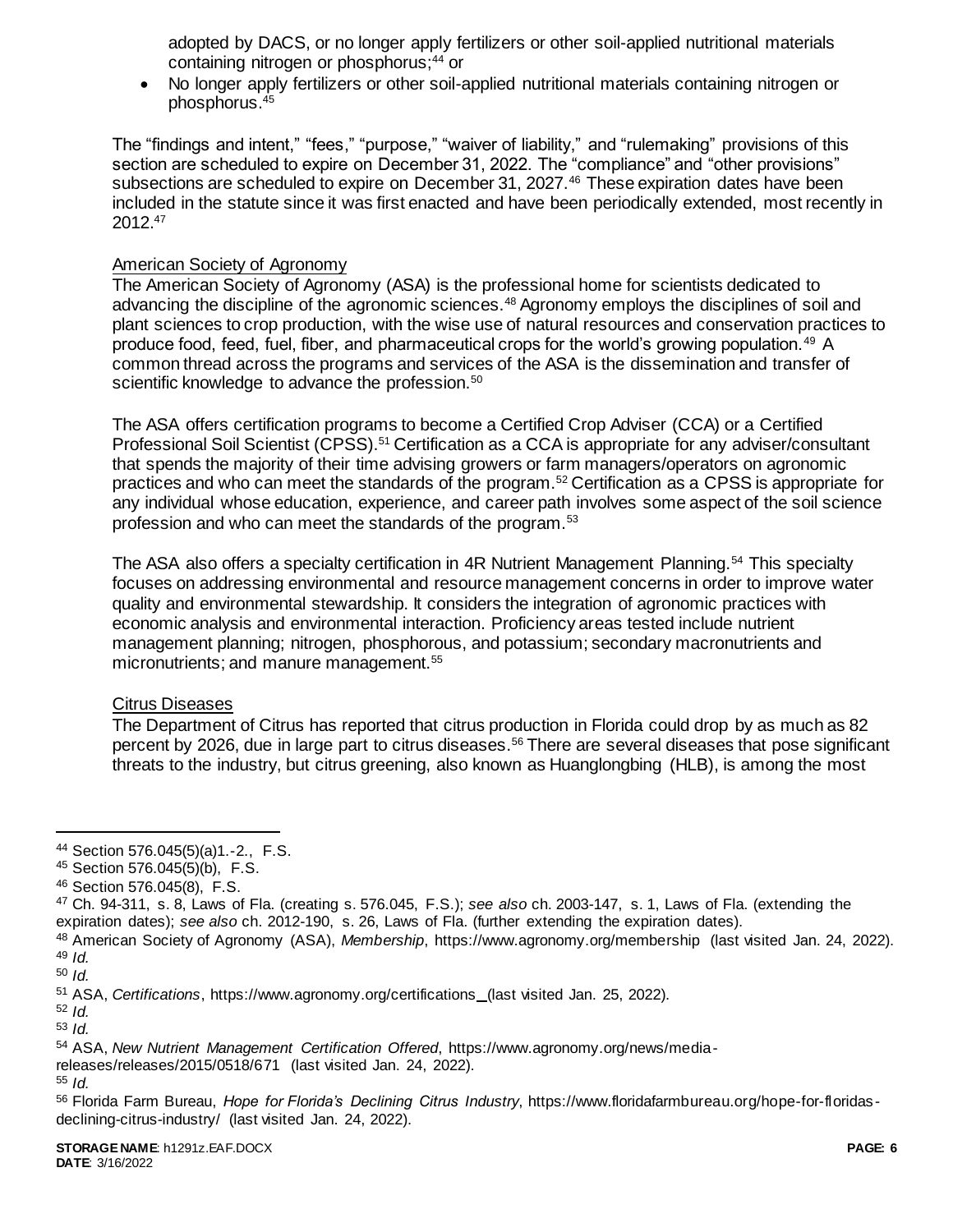serious. <sup>57</sup> Every citrus grove in Florida is now being adversely impacted by HLB.<sup>58</sup> HLB is a bacterial disease that attacks the vascular system of plants.<sup>59</sup> Once infected, there is no cure for the disease, and in areas where the disease is endemic, citrus trees decline and die within a few years.

Another serious threat to the citrus industry is citrus canker.<sup>60</sup> Citrus canker is a bacterial disease that causes lesions on leaves, stems, and fruit. Canker causes premature leaf and fruit drop and eventually renders trees unproductive. Fruit that is infected is safe to eat, but is too unsightly to be sold.<sup>61</sup>

## **Effect of the Bill**

The bill authorizes citrus producers to use site-specific nutrient management, which is the application of nutrients at a different rate than the published nutrient application rates under certain circumstances. The bill specifies that the Legislature finds that:

- Nutrient application rate recommendations are presently under review by UF/IFAS so that they will reflect the latest methods of producing agricultural commodities and changes to nutrient application practices that are appropriate due to disease, new crop varieties, changes in marketing standards, growing techniques, and market conditions.
- To gain efficiency and be able to compete successfully with foreign producers that benefit from lower costs of production and favorable trade conditions, many producers in the state grow more product per acre, resulting in higher production at lower overall costs. This high-efficiency crop production requires nutrient application to be based on the intensity of production on a per-acre basis, rather than the lower per-acre production on which past research based its recommended nutrient application rate.
- Florida citrus faces challenges that include citrus greening, citrus canker, windstorms, a freeze in 2022 that resulted in the smallest citrus harvest since 1946, labor and supply shortages in 2022, and other events that result in the fruit not being harvested. In order to continue production of this state's iconic crop, nutrient application rates must reflect fruit grown on the tree after the bloom during the growing season and not fruit ultimately harvested for market delivery.

To address these concerns, the bill authorizes the use of site-specific nutrient management for citrus producers when recommended nutrient application rates published by UF/IFAS or other postsecondary institutions with agricultural research programs are not appropriate for a specific citrus producer due to soil conditions, disease, crop varieties, subsequent crop rotations, planting density, market requirements, or site-specific conditions. The use of site-specific nutrient management is authorized only when a certified professional makes a written determination that the published nutrient application rates are not appropriate for the specific producer.

The bill defines the term "certified professional" to mean an individual who holds a certified crop adviser designation issued by the American Society of Agronomy, who has passed the society's Southeast Region Certified Crop Adviser Exam, who holds a 4R Nutrient Management Specialty certification, and whose credentials have been verified by the society's Florida Certified Crop Adviser Board.

The bill requires the determination that the published nutrient application rates are not appropriate and the recommendation for site-specific nutrient management to be documented with one or more of the

l

<sup>57</sup> DACS, *Huanglongbing (HLB)/Citrus Greening Disease Information*, https://www.fdacs.gov/Agriculture-Industry/Pestsand-Diseases/Plant-Pests-and-Diseases/Citrus-Health-Response-Program/Citrus-Pests-and-Diseases/HLB-Citrus-Greening (last visited Jan. 24, 2022).

<sup>58</sup> Dep't of Citrus (DOC), *Orange Production*, https://www.floridacitrus.org/newsroom/citrus-411/orange-production/ (last visited Jan. 24, 2022).

<sup>59</sup> *Id.*

<sup>60</sup> DACS, *Citrus Canker FAQ*, https://www.fdacs.gov/Agriculture-Industry/Pests-and-Diseases/Plant-Pests-and-Diseases/Citrus-Health-REsponse-Program/Citrus-Pests-and-Diseases/Citrus-Canker-FAQ (last visited Jan. 24, 2022). <sup>61</sup> *Id.*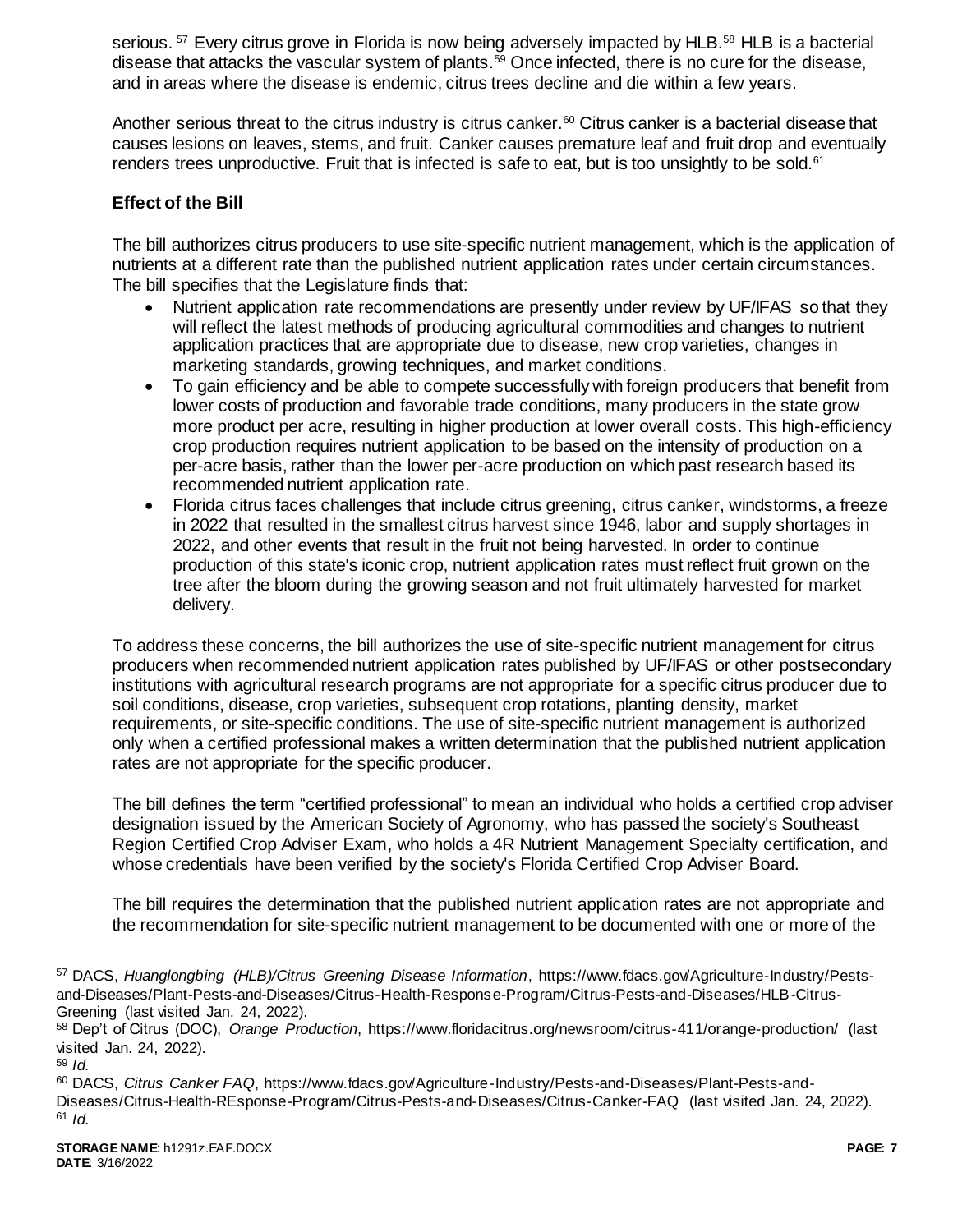following records: soil tests, plant tissue tests, pathology reports, yield response curves, growth records, or site-specific conditions, together with records specifying the application rate, the types or forms of nutrients used, the nutrient sources used, and the placement and timing of the nutrient sources. A producer must retain the records for five years to support the use of rate tailoring.

The bill requires producers that use rate tailoring to enroll in and implement all other BMPs adopted by DACS and identified in the notice of intent required for enrollment.

The bill specifies that notwithstanding any other law, citrus producers implementing site-specific nutrient management in compliance with the bill are provided a presumption of compliance with state water quality standards, may rely on the waiver of liability provision in current law, and may be deemed to be in compliance with certain provisions related to BMP implementation.

The bill directs UF/IFAS to analyze the use of site-specific nutrient management for crops other than citrus and crop rotations, develop a research plan and interim recommendations for implementation of site-specific nutrient management, and submit an annual report to the Governor and Legislature by June 30 of each year, beginning in 2023.

The bill extends the expiration date for the "findings and intent," "fees," "use of funds," "waiver of liability," and "rulemaking" provisions in s. 576.045, F.S., from December 31, 2022, to December 31, 2032. The bill extends the expiration date for the "compliance" and "other provisions" sections from December 31, 2027, to December 31, 2037. The bill specifies that the provision authorizing site-specific nutrient management for citrus crops will expire on June 30, 2026.

# **II. FISCAL ANALYSIS & ECONOMIC IMPACT STATEMENT**

- A. FISCAL IMPACT ON STATE GOVERNMENT:
	- 1. Revenues:

The bill extends the expiration date of existing fees at their current rates from December 31, 2022, to December 31, 2032. As a result of the extension, DACS will continue to collect the fees. DACS estimates that the recurring revenue from this extension will total approximately \$342,442 annually.<sup>62</sup>

2. Expenditures:

The bill may have an indeterminate negative fiscal impact on DACS associated with training staff and shifting needs within the BMP program. This impact can be absorbed within existing resources.

The bill may have an insignificant negative impact on UF/IFAS that can be absorbed within existing resources for the submission of a report.

- B. FISCAL IMPACT ON LOCAL GOVERNMENTS:
	- 1. Revenues:

None.

2. Expenditures:

None.

l

<sup>62</sup> DACS, *Agency Analysis for Senate Bill 1000*, p. 4 (Jan. 7, 2022) (on file with the Environment, Agriculture & Flooding Subcommittee). SB 1000 also contains the provision that extends the expiration of existing fees.